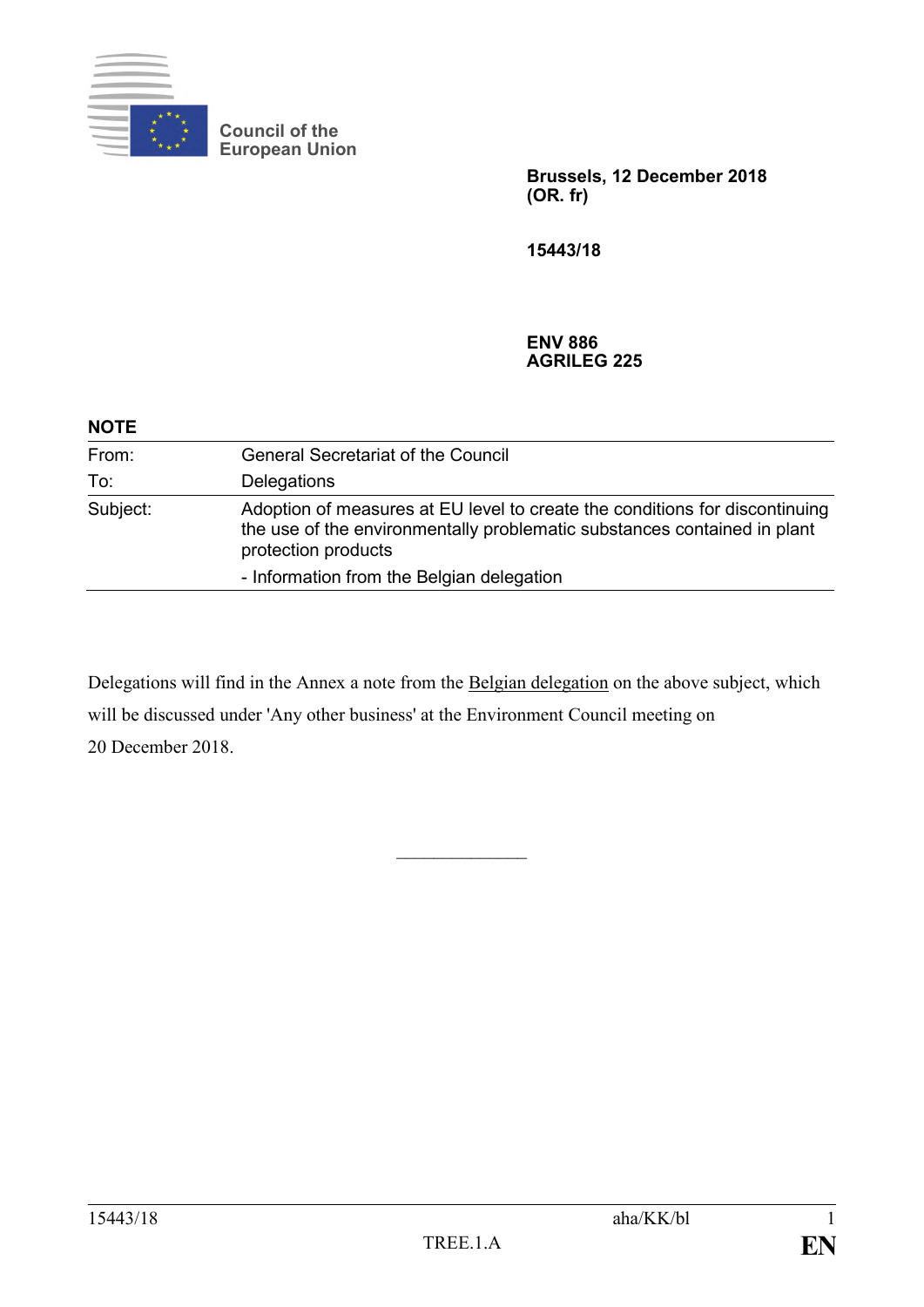## **Adoption of measures at EU level to create the conditions for discontinuing the use of the environmentally problematic substances contained in plant protection products**

## **- Information from the Belgian delegation -**

Plant protection products have been very much in the news recently. To cite only the most recent developments, there has been the Commission communication on the development of a global EU framework on endocrine disruptors, not to mention the results of the tests conducted as part of a campaign involving the biomonitoring of samples from horses in six EU Member States.

This is not to deny the actions under way to improve the quality of the evaluations or the progress achieved in recent years in Europe in terms of the standardisation of procedures and of the level of requirements for the approval documents following the introduction of Regulation (EC) No 1107/2009, which is probably the strictest framework in the world for the placing of plant protection products on the market.

The main objective of this note is rather to initiate work which ought to be carried out at European level, complementary to the 'National Pesticide Reduction Plans', to create the conditions to develop and encourage sustainable alternatives to the use of plant protection products, with priority being given to the most problematic of the substances of concern.

Indeed, recent cases of scientific and societal controversies surrounding plant protection products suggest that withdrawals of substance approvals will become increasingly frequent in future, particularly in order to protect health and the environment, or even following judicial decisions or choices made by the holders of approvals.